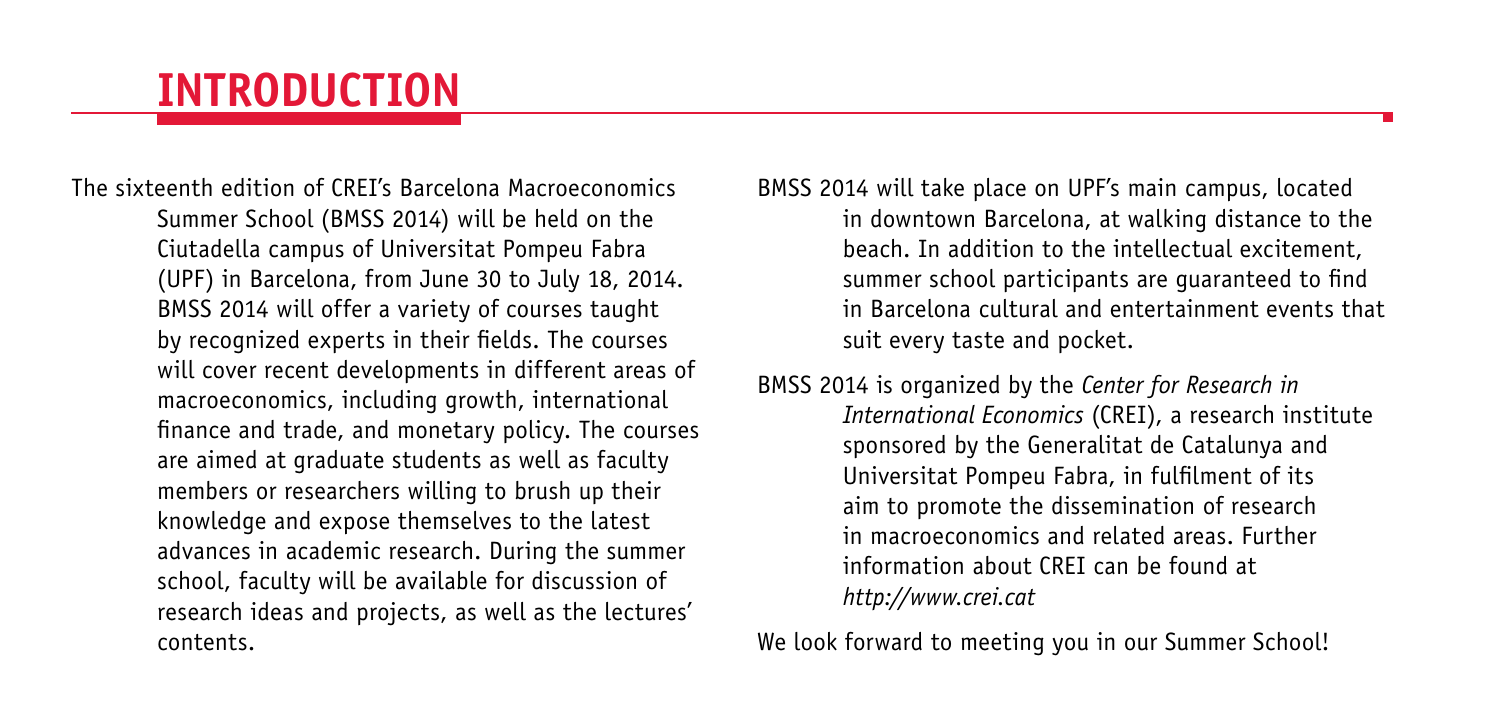## *The Macroeconomics of Credit and Asset Bubbles* Instructor: Jaume Ventura

## Selected Topics:

- Credit/asset bubbles and market efficiency
- A framework to study the macroeconomic effects of credit and asset bubbles
- Application (1): The 2000-01 stock market collapse and global imbalances
- Application (2): The 2007-08 financial crisis and the ongoing sovereign debt crisis in Europe

**Week 1** June 30 – July 4



# *Growth, Distribution and Innovation* Instructor: Xavier Sala-i-Martin

## Selected Topics:

- Research and development versus non-research innovation
- The education revolution in a creative world
- What does Africa need to do to really be the next miracle?
- Estimating poverty and inequality using GDP, surveys and… satellite data!
- Does development aid work? Cross country evidence, Millennium Villages, Random Field Experimentation.
- The importance of technological progress in the history of economic growth: from Lucy to Zuckerberg

Dates: June 30 – July 4 Time: 9:00 – 11:00 h Price: 750 Euros (Students: 500 Euros)

> Dates: June 30 – July 4 Time: 11:30 – 13:30 h Price: 750 Euros (Students: 500 Euros)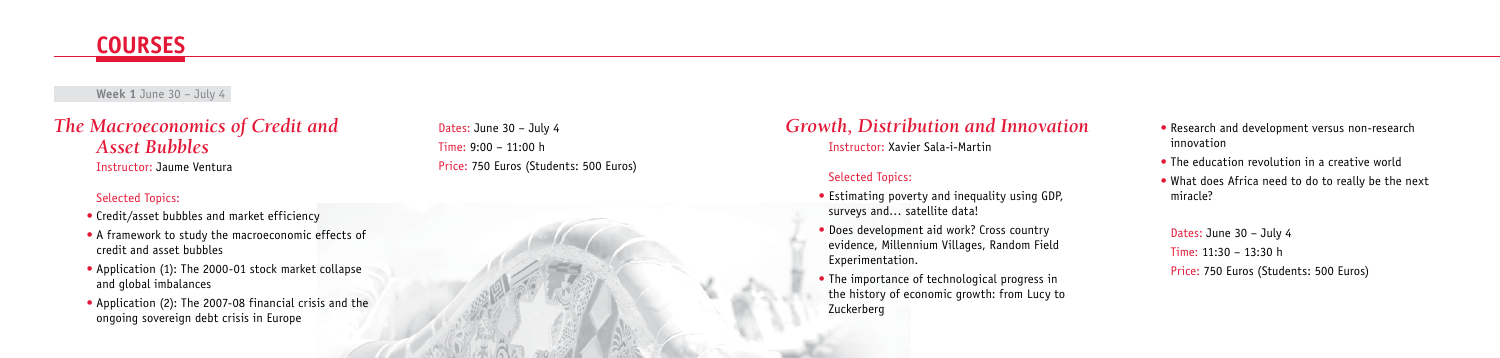# *Recent Developments in Forecasting*

Instructor: Barbara Rossi

## Selected Topics:

- Recent developments in forecasting methodologies (e.g. forecasting with many predictors)
- New methods for evaluating models' forecasts
- Application 1: How well can we forecast inflation and output growth?
- Application 2: Do reduced-form models forecast better than DSGE models?

Dates: June 30 – July 4 Time: 14:30 – 16:30 h Price: 750 Euros (Students: 500 Euros)

## Week 2 July 7 - 11

# *The Macroeconomics of Financial Globalization*

Instructor: Alberto Martín

## Selected Topics:

- Financial globalization: the facts
- Macroeconomic effects of financial globalization: conventional view and evidence
- Rethinking the convention: a workhorse model of capital flows and financial frictions
- Policy implications: the case for capital controls
- Causes and consequences of global imbalances

• Capital flows, the financial crisis of 2007-08, and Europe's banking woes.

Dates: July 7 – July 11 Time: 9:00 – 11:00 h Price: 750 Euros (Students: 500 Euros)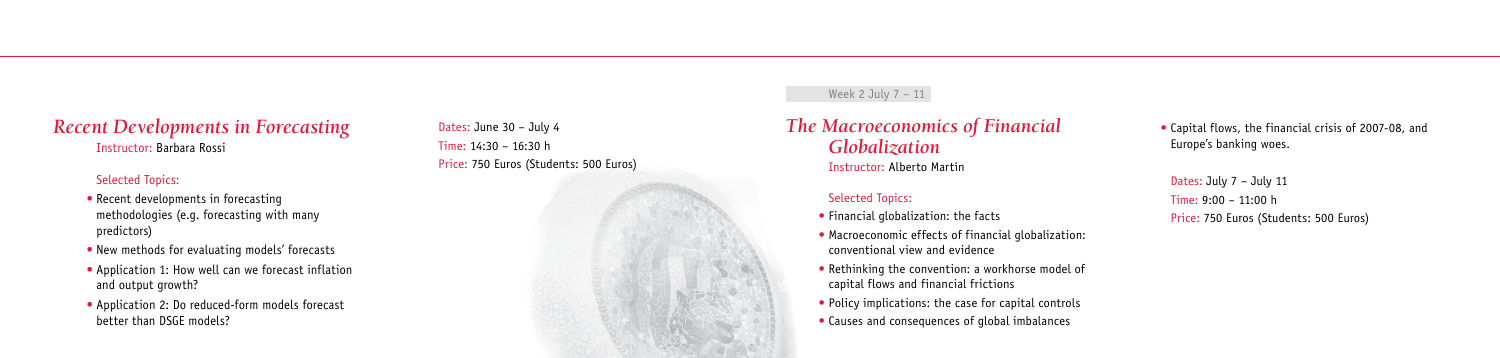*Sovereign Debt Crises: Theory, Evidence and Europe* Instructor: Fernando Broner

#### Selected Topics:

- What are the costs of sovereign default? Reputation and sanctions
- Market structure and defaults: secondary markets and collateral damage
- Rollover crises: lender of last resort and moral hazard

*International Trade and Macroeconomics* Instructor: Gino Gancia

## Selected Topics:

- Technology, geography and trade: a quantitative analysis
- Offshoring, global supply chains and the rise of China
- Trade, global imbalances and the Great Recession
- Trade and labor markets: wage inequality and unemployment in a global economy
- Solvency crises: debt overhang, buybacks and restructuring
- Lessons for Europe

Dates: July 7 – July 11 Time: 11:30 – 13:30 h Price: 750 Euros (Students: 500 Euros) • International markets and national governments

Dates: July 7 – July 11 Time: 14:30 – 16:30 h Price: 750 Euros (Students: 500 Euros)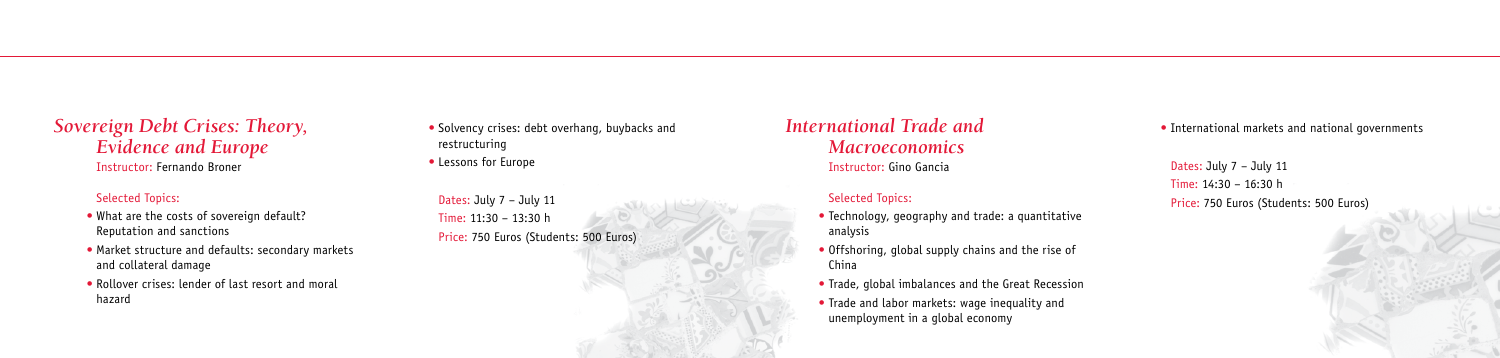# *Sovereign Debt Crises: Concepts, History, and Policy Implications* Instructor: Hans Joachim Voth

#### Selected Topics:

- Is this time different? Sovereign lending and debt crises over the long run
- State capacity and the limits of debt servicing
- Austerity and social instability
- The price of default: investor returns from sovereign debt, 1850-2010

*Finance, Firm Dynamics and the Business Cycle: Theory and Evidence*  Instructor: Andrea Caggese

#### Selected Topics:

• Finance and firm dynamics: the facts

• Punishment vs. reputation in theory and practice

• Regulating stability: plans for a "New Financial Architecture"

Dates: July 14 – July 18 Time: 09:00 – 11:00 h Price: 750 Euros (Students: 500 Euros)

- Entry, exit, and the aggregate implications of firm level financial frictions.
- Finance, innovation, and productivity growth
- Credit cycles: the basic framework
- Finance, firm dynamics and the business cycle: theory and applications to the 2007-2009 recession

```
Dates: July 14 – July 18
Time: 11:15 – 13: 15 h 
Price: 750 Euros (Students: 500 Euros)
```
## Week 3 July 14 – 18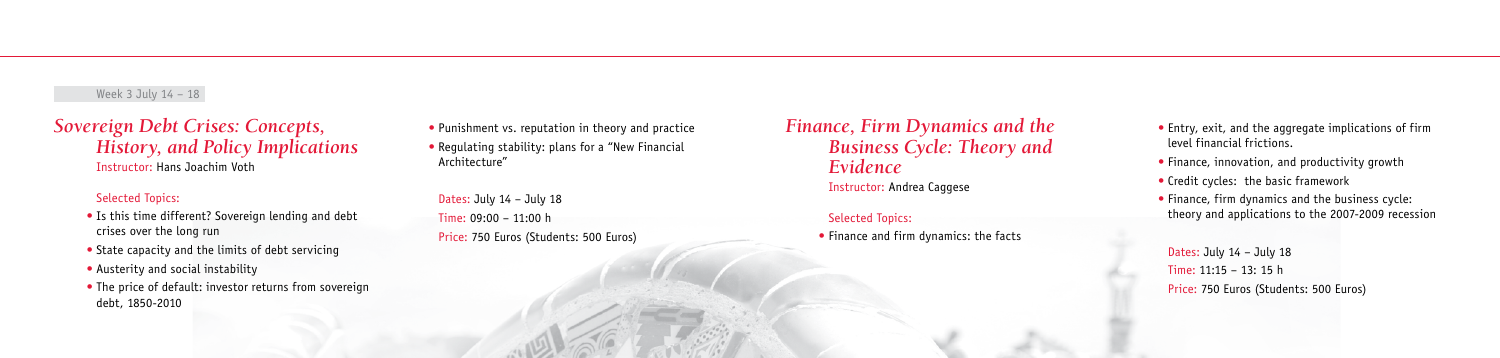# *Firm, Trade, and Aggregate Fluctuations*

Instructor: Julian di Giovanni

## Selected Topics:

- Macroeconomic volatility and international trade
- Business cycle comovement and international trade
- Sectoral input-output linkage and the transmission of shocks
- Firms, Zipf's Law, and granular fluctuations
- The role of firm- and sector-level shocks in generating aggregate fluctuations

Dates: July 14 – July 18 Time: 14:15 – 16: 15 h Price: 750 Euros (Students: 500 Euros)

# *Labor Markets and Monetary Policy* Instructor: Jordi Galí

## Selected Topics:

- Introducing unemployment in New Keynesian models
- Unemployment and the design of monetary policy
- The return of the wage Phillips curve
- Sources of unemployment fluctuations
- The gains from wage flexibility

Dates: July 14 – July 18 Time: 16:30 – 18:30 h Price: 750 Euros (Students: 500 Euros)

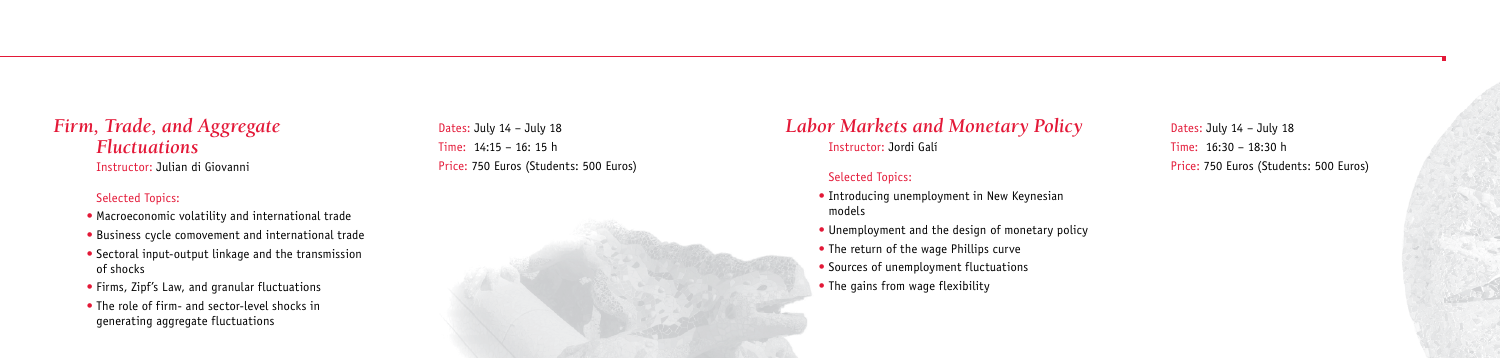# *Fernando Broner* earned his PhD in Economics at the

Massachusetts Institute of Technology (MIT) in 2000. Currently, he is a Senior Researcher at the Center for Research in International Economics (CREI) and an Adjunct Professor at Universitat Pompeu Fabra (UPF). He is also Co-Director of the MSc. in International Trade, Finance and Development at the Barcelona Graduate School of Economics and a Research Fellow at CEPR. He has been Visiting Professor at MIT, advisor at the Bank of Spain's Division of International Economics, Visiting Scholar at the IMF and World Bank, and Assistant Professor at the University of Maryland. He has served as an associate editor of the *Journal of International Economics*. He was awarded a European Research Council Starting Grant in 2010. His research interests include international economics, finance, and macroeconomics.

#### Selected publications:

- "Sovereign Debt Markets in Turbulent Times: Creditor Discrimination and Crowding-Out Effects", (with A. Erce, A. Martin, and J. Ventura), *Journal of Monetary Economics*, forthcoming.
- "Why do Emerging Economies Borrow Short Term?" (with G. Lorenzoni and S. Schmukler), *Journal of the European Economic Association*, 11(S1), 67-100, 2013.
- "Globalization and Risk Sharing", (with J. Ventura), *Review of Economic Studies*, 78(1), 49-82, 2011.
- "Sovereign Risk and Secondary Markets", (with J. Ventura and A. Martin), *American Economic Review*, 100(4), 1523-1555, 2010.
- "Discrete Devaluations and Multiple Equilibria in a First Generation Model of Currency Crises," *Journal of Monetary Economics*, 55(3), 592-605, 2008.
- "When in Peril Retrench: Testing the Portfolio Channel of Contagion," (with G. Gelos and C. Reinhart), *Journal of International Economics*, 69(1), 203-230, 2006.



*Andrea Caggese* earned his PhD in Economics at London School of Economics and Political Science in 2002. Currently he is an Associate Professor at Universitat Pompeu Fabra (UPF), an Affiliated Professor at Barcelona Graduate School of Economics, and a Research Associate at the Center for Research in International Economics (CREI). He is also the Director of the Master of Research in Economics, Finance and Management at the Department of Economics and Business at Universitat Pompeu Fabra (UPF). His work has appeared in the *Journal of Financial Economics,* the *Journal of Monetary Economics,* the *Economic Journal* and the *Review of Economic Dynamics*. His research interests include finance, investment theory and macroeconomics.

 $\in (0,1]$ 

#### Selected publications:

- "Financing Constraints, Firm Dynamics, Export Decisions, and Aggregate Productivity", (with V. Cuñat) *Review of Economic Dynamics*, 16(1), 177-193, 2013.
- "Entrepreneurial Risk, Investment and Innovation", *Journal of Financial Economics*, 106(2), 287-307, 2012
- "Financing Constraints and Fixed Term Employment Contracts", (with V. Cuñat), *Economic Journal*, 118 (533), 2013-2046, 2008.
- "Testing Financing Constraints on Firm Investment Using Variable Capital", *Journal of Financial Economics*, 86, 683-723, 2007.
- "Financing Constraints, Irreversibility and Investment Dynamics", *Journal of Monetary Economics*, 54, 2102- 2130, 2007.

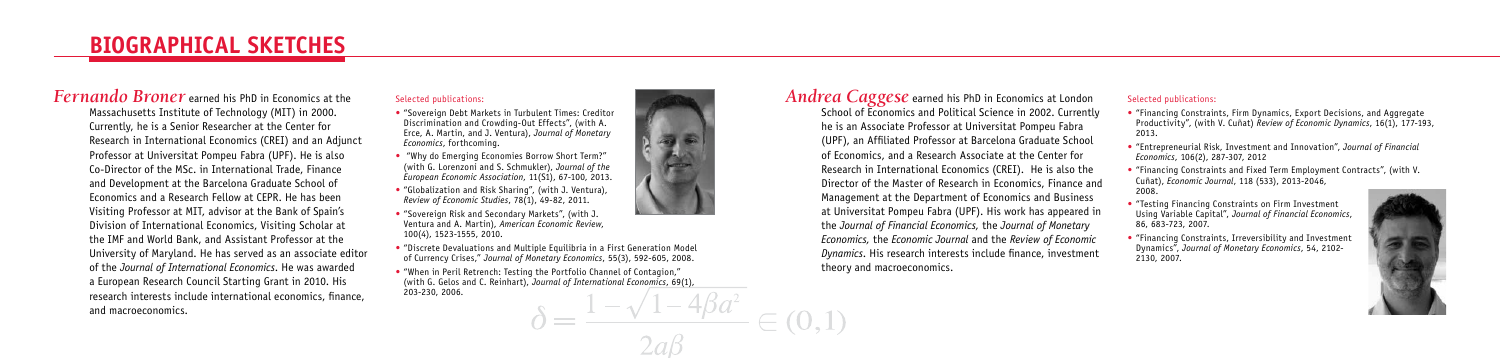# *Julian di Giovanni* earned his PhD in

Economics at the University of California, Berkeley in 2004. Currently he is an Associate Professor at Universitat Pompeu Fabra (UPF), an Affiliated Professor

at Barcelona Graduate School of Economics, a Research Associate at the Center for Research in International Economics (CREI), and a Research Fellow at the CEPR. He worked for the Research Department of the International Monetary Fund from 2004-2013, and was a Visiting Assistant Professor at the University of Toronto in 2011-2012. He was recently awarded an International Incoming Fellowship (European Research Council Marie Curie Actions). His research interests include international economics and macroeconomics.

#### Selected Publications:

- "The Global Welfare Impact of China: Trade Integration and Technological Change," (with A. Levchenko and J. Zhang), *American Economic Journal: Macroeconomics,* forthcoming.
- "Firm Entry, Trade, and Welfare in Zipf's World," (with A. Levchenko), *Journal of International Economics*, 89(2), 283-296, 2013.
- "Country Size, International Trade and Aggregate Fluctuations in Granular Economies," (with A. Levchenko), *Journal of Political Economy*, 120(6), 1083- 1132, 2012.
- "Power Laws in Firm Size and Openness to Trade: Measurement and Implications," (with A. Levchenko and R. Rancière), *Journal of International Economics*, 85(1), 42-52, 2011.
- "Putting the Parts Together: Trade, Vertical Linkages, and Business Cycle Comovement," (with A. Levchenko), *American Economic Journal: Macroeconomics,* 2(2), 95-124, 2010.
- "Trade Openness and Volatility," (with A. Levchenko), *Review of Economics and Statistics*, 91(3), 558-585, 2009.

*Jordi Galí* earned his PhD in Economics at the Massachusetts Institute of Technology (MIT) in 1989. Currently he is Director and Senior Researcher at the Center for Research in International Economics (CREI), Professor at Universitat Pompeu Fabra and Research Professor at the Barcelona Graduate School of Economics. He has held academic positions at New York University and Columbia University. He has been a Visiting Professor at MIT. He is a Research Fellow at the CEPR, a Research Associate at the NBER, and a Fellow of the Econometric Society. He has served as a co-editor of the *Journal of the European Economic Association* and co-director of the CEPR International Macroeconomics Programme. In 2012 he served as President of the European Economic Association. Among other awards, Galí received the National Research Prize from the Government of Catalonia in 2011, and was co-recipient of the 2005 Yrjö Jahnsson Award. His research Interests include macroeconomics and monetary theory.

 $\bullet$  and  $\bullet$ 

#### Selected Publications:

• "Monetary Policy and Rational Asset Price Bubbles", *American Economic Review*, forthcoming

• *Unemployment Fluctuations and Stabilization Policies: A New Keynesian Perspective*, Cambridge (MA): The MIT Press, 2011.

• *Monetary Policy, Inflation and the Business Cycle: An Introduction to the New Keynesian Framework*, Princeton (NJ): Princeton University Press, 2008.

• "Labor Markets and Monetary Policy: A New Keynesian Model with Unemployment", (with O. Blanchard), *American Economic Journal: Macroeconomics*, 2(2), 1-30, 2010.



• "Technology, Employment, and the Business Cycle: Do Technology Shocks Explain Aggregate Fluctuations?" *American Economic Review*, 249-271, 1999.

• "Monetary Policy Rules and Macroeconomic Stability: Evidence and Some Theory", (with R. Clarida and M. Gertler), *Quarterly Journal of Economics*, 115(1), 147-180, 2000.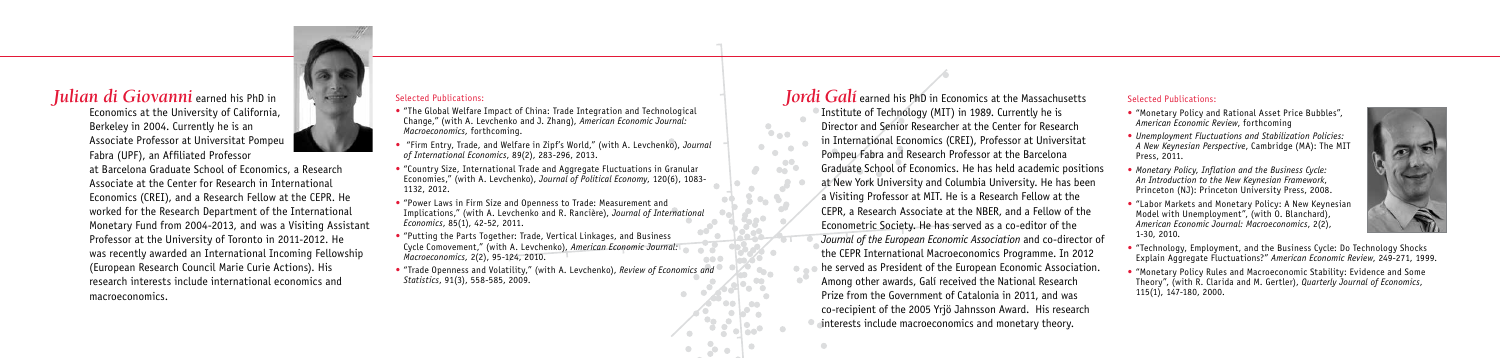*Alberto Martin* earned his PhD in Economics at Columbia University in 2005. Currently, he is a Senior Researcher at the Center for Research in International Economics (CREI), an Adjunct Professor at Universitat Pompeu Fabra (UPF) and a Research Professor at the Barcelona Graduate School of Economics. He is also Research Affiliate at the CEPR. He has been a Visiting Scholar at the International Monetary Fund, a consultant for the United Nations Development Programme, and an economist in Argentina's Ministry of Economics. He has received the Lamfalussy Research Fellowship (European Central Bank) and the Fulbright Fellowship. His work has appeared in the *American Economic Review*, the *Journal of Economic Theory* and the *Journal of International Economics*, among others. His research interests include macroeconomics, finance and international

economics.

#### Selected publications:

- "International Capital Flows and Credit Market Imperfections: A Tale of Two Frictions", (with F.Taddei), *Journal of International Economics*, 89(2), 441- 452, 2013.
- "Understanding Bubbly Episodes", (with V. Carvalho and J. Ventura), *American Economic Review P&P*, 102(3), 95-100, 2012.
- "Economic Growth with Bubbles", (with J. Ventura), *American Economic Review*, 102(6), 3033-3058, 2012.
- "Theoretical Notes on Bubbles and the Current Crisis", (with J. Ventura), *IMF Economic Review*, 59(1), 6-40, 2011.
- "Sovereign Risk and Secondary Markets", (with F. Broner and J. Ventura), *American Economic Review*, 100(4), 1523-1555, 2010.
- "A Model of Collateral, Investment, and Adverse Selection", *Journal of Economic Theory*, 144(4), 1572- 1588, 2009.



## *Gino Gancia* earned his PhD in Economics at the Institute

for International Economic Studies (Stockholm University) in 2003. Currently, he is a Senior Researcher at the Center for Research in International Economics (CREI), Affiliated Professor at the Barcelona Graduate School of Economics and a Research Fellow at the CEPR. He is Member of the Editorial Board of the *Review of Economic Studies* and associate editor of the *Journal of the European Economic Association* and the *Economic Journal*. He has been a Visiting Scholar at MIT during 2001-2003 and has been awarded the 2009 Excellence Award in Global Economic Affairs (Kiel Institute for the World Economy) and the 2004 Young Economist Award (European Economic Association). His research interests include international trade theory, economic growth and macroeconomics.

#### Selected publications:

- "Competing Engines of Growth: Innovation and Standardization", (with D. Acemoglu and F. Zilibotti), *Journal of Economic Theory*, 147, 570-601, 2012.
- "Trade, Markup Heterogeneity and Misallocations", (with P. Epifani), *Journal of International Economics*, 83, 1-13, 2011.
- "Openness, Government Size and the Terms of Trade", (with P. Epifani), *Review of Economic Studies*, 76, 629-668, 2009.
- "The Skill Bias of World Trade", (with P. Epifani), *Economic Journal*, 118, 927- 960, 2008.



• "North-South Trade and Directed Technical Change", (with A. Bonfiglioli), *Journal of International Economics*, 76, 276-296, 2008.

• "Increasing Returns, Imperfect Competition and Factor Prices", (with P. Epifani), *Review of Economics and Statistics*, 88, 583-598, 2006.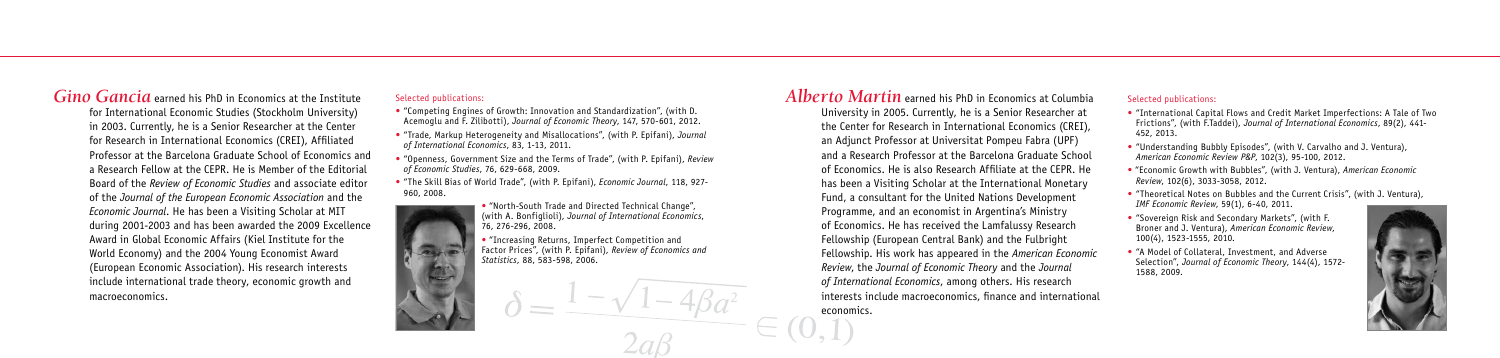## *Barbara Rossi* earned her PhD in

Economics at Princeton University in 2001. Currently she is an ICREA Professor at Universitat Pompeu Fabra (UPF), an Affiliated Professor at Barcelona Graduate School of Economics, and a Research Associate at the Center for Research in International Economics (CREI). She has held an academic tenured position at

Duke University and visiting positions at Berkeley University, UCSD and the Philadelphia Fed, among others. She is a Research Fellow at the CEPR and a member of the CEPR Business Cycle Committee. She is currently an associate editor for the *Journal of Business and Economic Statistics*, the *Journal of Economic Dynamics and Control*, and the *Journal of Applied Econometrics*. She has been awarded two National Science Foundation grants.

#### Selected Publications:

- "Advances in Forecasting under Model Instability", in G. Elliott and A. Timmermann (eds.), *Handbook of Forecasting*, Volume 2, Amsterdam: Elsevier, forthcoming.
- "Forecasting in Macroeconomics", (with R. Giacomini), in N. Hashimzade and M. Thornton (eds.), *Handbook of Research Methods and Applications in Empirical Macroeconomics*, Cheltenham (UK): Edward Elgar Publishing Ltd, forthcoming.
- "Can Exchange Rates Forecast Commodity Prices?", (with Y. Chen and K. Rogoff), *Quarterly Journal of Economics*, 125(3), 1145-1194, 2010.
- "Out-of-Sample Forecast Tests Robust to Choice of Window Size", (with A. Inoue), *Journal of Business and Economics Statistics*, 30(3), 432-453, 2012.

 $\bigcirc$ .

• "Detecting and Predicting Forecast Breakdowns", (with R. Giacomini), *Review of Economic Studies*, 76(2), 669-705, 2009.

## *Xavier Sala-i-Martin* earned his PhD in Economics

at Harvard University in 1990. Currently he is Professor in the Department of Economics at Columbia University, and a Visiting Professor at Universitat Pompeu Fabra (UPF). He has been an Associate Professor at the Department of Economics at Yale University and a Visiting Professor at Harvard University. He has also taught at Universitat Pompeu Fabra, Harvard University, New York University, Yale University and the International Monetary Fund, among other places. He is senior economic adviser to the World Economic Forum (WEF), author of the Global Competitiveness Report of the WEF, Research Associate at the NBER and has been consultant for the World Bank and the International Monetary Fund. In 2006 he was the President of FC Barcelona. His research interests include economic growth, macroeconomics, public finance and social security, health and population economics, and monetary economics.

#### Selected publications:

- "The World Distribution of Income: Falling Inequality and Convergence, Period", *Quarterly Journal of Economics*, 121(2), 351-397, 2006.
- "Determinants of Long-Term Growth: A Bayesian Average of Classical Estimates (Bace) Approach", (with G. Doppelhoffer and R. Miller), *American Economic Review*, 94(4), 813-835, 2004.
- "The Economic Tragedy of the XXth Century: Growth in Africa", (with E.V. Artadi), in *African Competitiveness Report of the World Economic Forum*, 2003.
- *Economic Growth*, (with R. Barro), 2nd Edition The MIT Press, (Cambridge, MA), 2003.



• "Health Investment Complementarities under Competing Risks", (with W. Dow and T. Philipson), *American Economic Review*, 89(5), 1358-71, 1999.